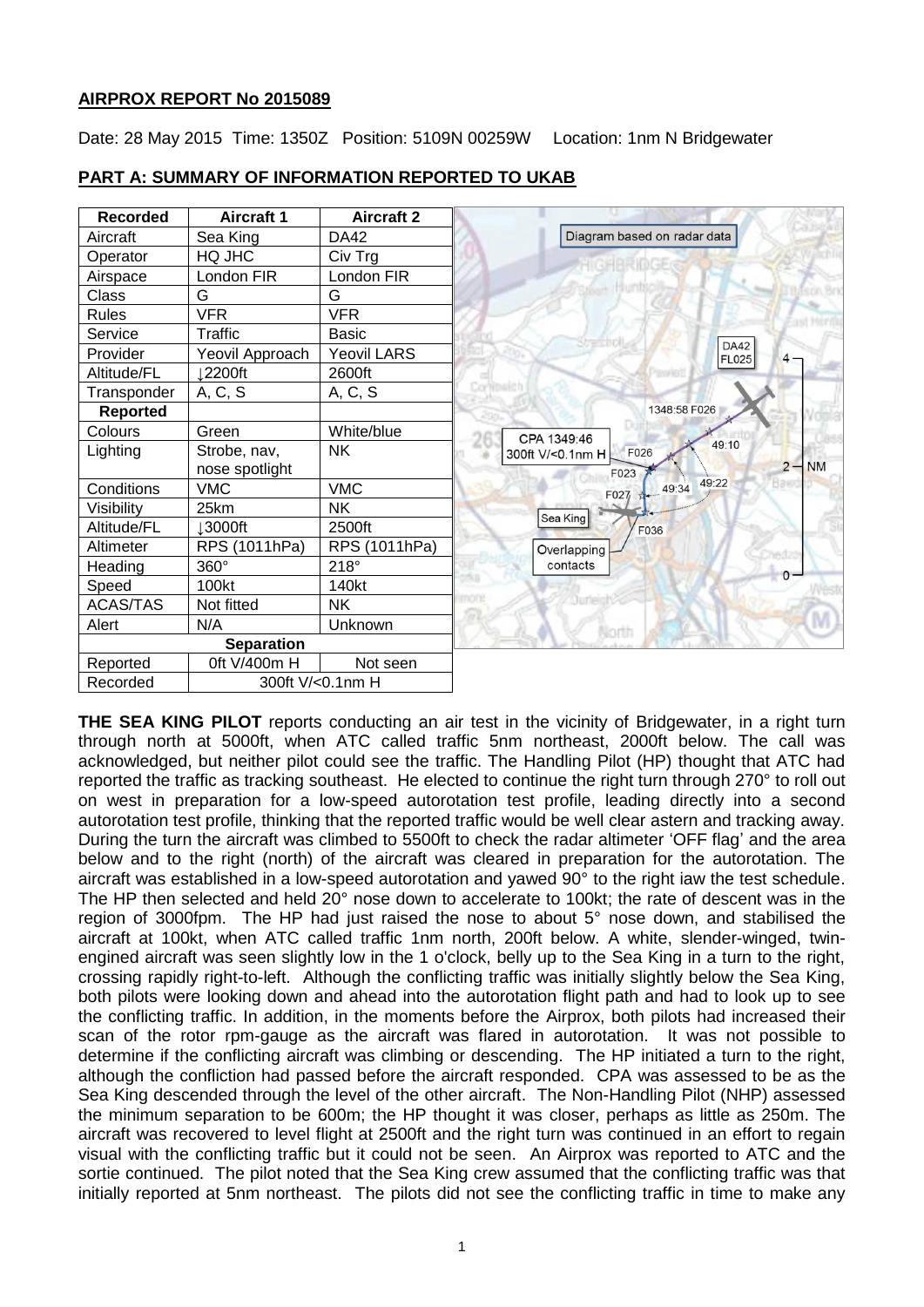effective contribution to avoiding a collision. However, since the conflicting traffic was seen to be taking appropriate action, the perceived severity was assessed as Medium.

He assessed the risk of collision as 'Medium'.

**THE DA42 PILOT** reports conducting an instructional sortie but was unable to recollect the event. At the Airprox position he was possibly talking to Yeovil Radar on a Basic Service. He stated that it was possible that the other traffic was reported to them, but neither he nor the student saw it or, if they did, it was far enough away that no avoidance action was required. The instructor contacted the student, who could not remember the event either.

**THE YEOVIL APPROACH CONTROLLER** reports the Sea King pilot was conducting a Check Test Flight operating approximately 16nm northwest of Yeovilton in the block from 2000ft to 6000ft on the Portland RPS. A LARS track was observed to close with the relative position of the helicopter from the north, with Mode C readout of A27. This aircraft was a DA42 in receipt of a Basic Service from Yeovilton LARS and was reported at 2500ft on the Portland RPS. The Approach controller called the traffic as the Sea King's Mode C readout indicated it was within 3000ft of the conflicting traffic. The Sea King was observed to climb as the DA42 changed course towards the Sea King, which now had Mode C readout of A57. As the tracks merged the Sea King was observed to descend and traffic was again called, as a definite hazard was judged to exist. The Sea King pilot responded by informing the controller that he was taking avoiding action, and shortly after called an Airprox on the conflicting traffic.

He perceived the severity of the incident as 'Medium'.

**THE YEOVILTON SUPERVISOR** reports that the Yeovilton Approach controller was observed calling conflicting traffic to the Sea King pilot who, whilst in receipt of a Traffic Service, had begun to descend quickly whilst in close proximity to another aircraft. After the conflicting traffic had been called, the Sea King pilot informed the controller that he was taking avoiding action. Once the pilot had resolved the confliction, he informed the controller that he wished to report this incident as an Airprox.

# **Factual Background**

The weather at Yeovilton and Cardiff was recorded as follows:

METAR EGDY 281350Z 29012KT 9999 SCT040 BKN250 15/04 Q1016 BLU NOSIG METAR EGFF 281350Z AUTO 27015KT 9999 FEW026 13/07 Q1016

# **Analysis and Investigation**

#### **Military ATM**

The incident occurred on 28 May 15 at 1350 between a Sea King and a DA42. The Sea King pilot was under a Traffic Service with Yeovilton Radar and the DA42 pilot under a Basic Service with Yeovilton LARS. The DA42 pilot was subsequently transferred to Exeter at 1353:48.

At 1346:47 (Figure 1), Yeovilton Approach called traffic to the Sea King as, "*north east at 5 miles, tracking south-easterly 2000 feet below*." The crew responded that they were looking for the traffic.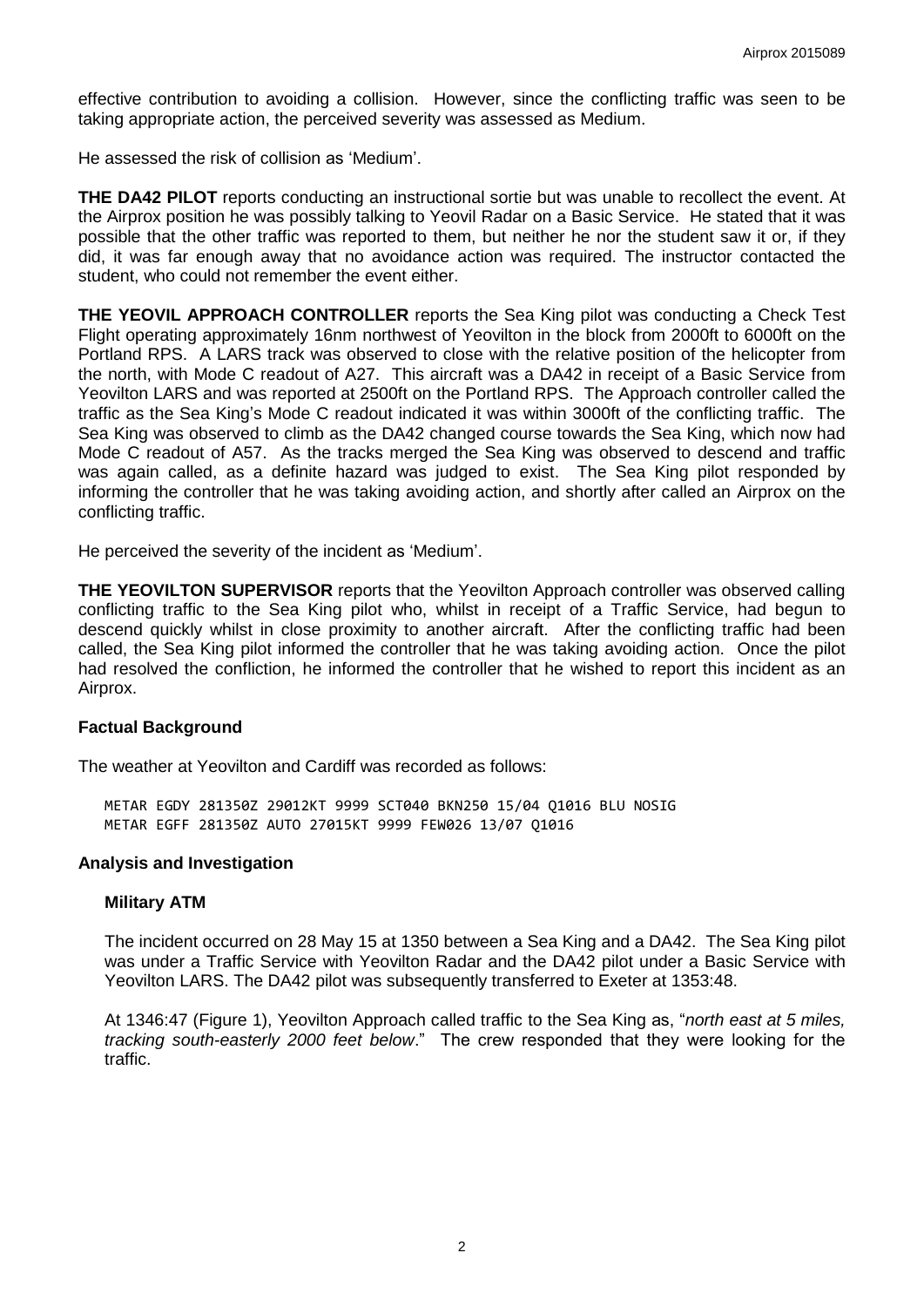

Figure 1: Traffic Information at 1346:47 (Sea King squawk 7410; DA42 squawk 4370)

At 1349:31 (Figure 2), Approach transmitted, "*previously called traffic now 1 mile, north, tracking south west 200 feet below*."



Figure 2: Traffic Information update at 1349:31

The crew responded at 1349:38 (Figure 3), that they were taking avoiding action.



Figure 3: Avoiding action taken at 1349:38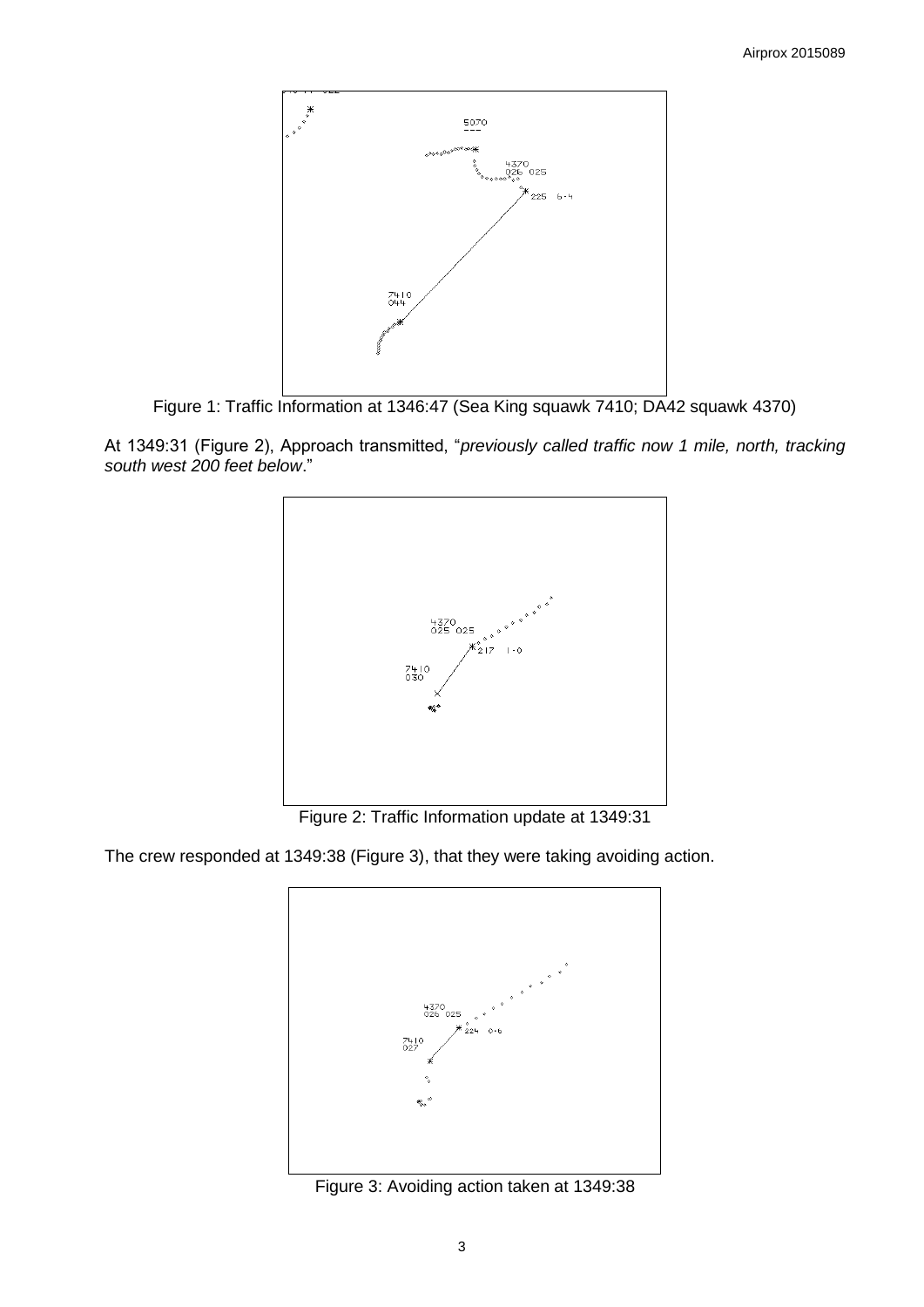At 1349:42, the aircraft were at the same height with 0.3nm horizontal separation. The CPA was estimated at 1349:50 (Figure 4) with <0.1nm horizontal separation and 200ft height separation and the Airprox was declared at 1349:58.



Figure 4: CPA estimated at 1349:50

Traffic Information had been passed to the Sea King at 5nm and the crew responded with a westerly heading, with the conflicting traffic on a southeasterly track. The Sea King crew had decided to conduct two flight test profiles back-to-back, from a zero-speed autorotation to the 100 knot autorotation and, to mitigate against loss of safe separation, they had requested a Traffic Service and had manoeuvred away from the last traffic report. The excellent visibility on the day also aided crew lookout. The Sea King pilot believed the DA42 to be to the east, tracking southeast and, believing to be clear of the traffic, the autorotation was initiated with a 3000fpm descent. The autorotation manoeuvre reduced the Sea King crew's situational awareness and capacity to maintain an effective lookout.

The DA42 altered course to the southwest and, at CPA, were believed to be taking avoiding action to miss the Sea King; however, the DA42 crew were unable to recollect the incident. The DA42 was under a Basic Service with Yeovilton LARS and both crews were responsible for their own collision avoidance, as per UK FIS.

The Approach controller was vectoring for an ILS recovery and calling traffic to another rotary prior to the update to the Sea King pilot. The DA42 was within the altitude block being used by the Sea King upon taking the southwest heading but still had 3000ft height separation.

The normal barriers to an Airprox would be lookout, Traffic Information and ACAS/TAS. Neither aircraft were fitted with ACAS/TAS. The Yeovilton investigation considered the combined factors that may have reduced the lookout for the Sea King crew, and the DA42 crew did not recall the event. Traffic Information was provided and updated immediately prior to the Sea King avoiding action and the investigation also considered the factors behind the timing and update of information from the Approach controller.

# **UKAB Secretariat**

The Sea King and DA42 pilots shared an equal responsibility for collision avoidance and not to operate in such proximity to other aircraft as to create a collision hazard<sup>1</sup>. The incident geometry was converging and the Sea King pilot was required to give way to the DA42<sup>2</sup>.

 $\overline{\phantom{a}}$ 

<sup>1</sup> SERA.3205 Proximity.

<sup>2</sup> SERA.3210 Right-of-way (c) (2) Converging.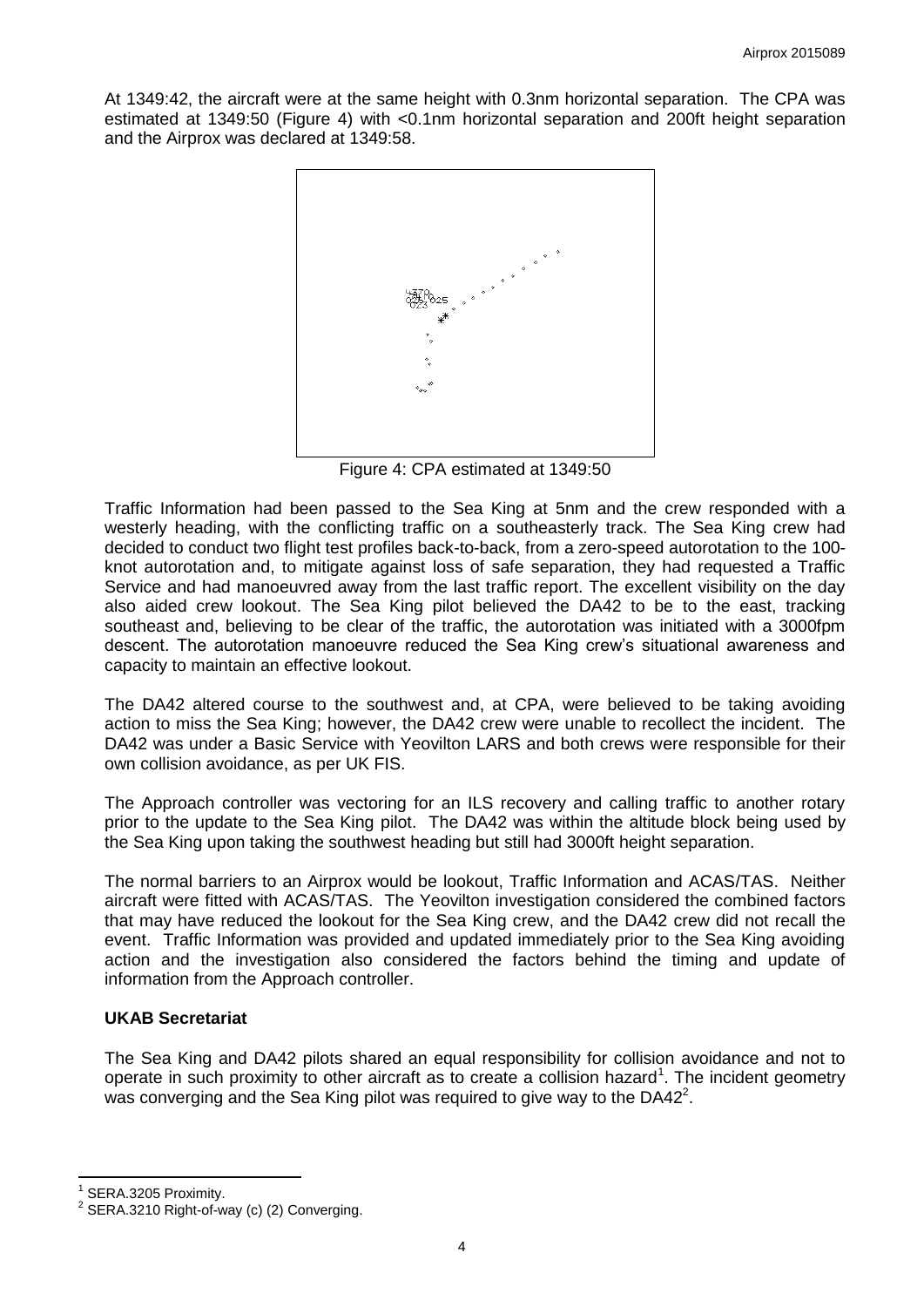# **Comments**

# **JHC**

This was a complex test profile which required significant capacity to monitor cockpit indications. The Sea King crew had mitigated the MAC risk by obtaining a Traffic Service. However, they could have informed ATC that they planned to fly a dynamic manoeuvre resulting in rapid height change. This would have allowed further Traffic Information to be provided.

# **Summary**

An Airprox was reported when a Sea King and a DA42 flew into proximity at 1350 on Thursday 28<sup>th</sup> May 2015. Both pilots were operating under VFR in VMC, the Sea King pilot in receipt of a Traffic Service from Yeovil Radar, and the DA42 pilot in receipt of a Basic Service, from Yeovil LARS.

# **PART B: SUMMARY OF THE BOARD'S DISCUSSIONS**

Information available consisted of reports from the pilots of both aircraft, radar photographs/video recordings, reports from the air traffic controllers involved and reports from the appropriate ATC and operating authorities.

The Board first discussed the actions of the pilots. The Sea King crew were in a high workload environment, maintaining accurate dynamic control of the aircraft whilst simultaneously monitoring and assessing critical performance parameters. The crew had chosen to fly two test points concurrently, in order to expedite the air test, and some Board members expressed their opinion that the demands of this activity may have adversely affected their ability to maintain an effective lookout. Members recalled previous Airprox involving aircraft undergoing an air test where lookout may have been compromised by the demands of the air test itself, and that it appeared to members to be particularly prevalent in helicopter air tests. Previously suggested mitigations had been to carry extra crew to act as additional lookout, to tailor the air test to the weather conditions and level of Air Traffic Service available, or to conduct the air test in segregated airspace, if at all possible. It was acknowledged by the Board that the crew were appropriately in receipt of Traffic Information, and had made a reasonable decision based on the information they had. Unfortunately, they were not able to visually acquire the DA42 before CPA, effectively a non-sighting.

For his part, the DA42 pilot reported that neither he, nor his student, recalled seeing traffic in close proximity. Members were perplexed that the Sea King, descending through the DA42's level in the 12 o'clock at less than half a mile, was not seen on the VFR training flight by either of the DA42 crew, or if it was, that it was perceived to be far enough away as to merit no recollection. That the DA42's track turned sharply right at CPA indicated that there may have been an interaction of some kind, but the DA42 crew evidently did not consider it merited recollection or reporting and so it could have been simply a coincident manoeuvre.

Turning to the controllers' actions, the Yeovilton Approach controller initially passed Traffic Information on the DA42 to the Sea King crew 'as the Sea King's Mode C readout indicated it was within 3000ft of the conflicting traffic'. He observed the DA42 change course towards the Sea King, which climbed to 5700ft in a right hand orbit as the DA42 approached, with Mode C indicating between 2400ft and 2700ft. The Board noted that he did not pass Traffic Information until he detected the Sea King crew start the descent. To that end, some members commented that the Sea King pilot should have been passed Traffic Information on all relevant traffic within his stated operating block (2000-6000ft). In this respect, it was pointed out by a military controller member that  $C$ AP774 (UK Flight Information Services)<sup>3</sup> defines the provision of Traffic Information under a Traffic Service as 'The controller shall pass traffic information on relevant traffic, …' and that relevant traffic was defined as follows:

 $\overline{a}$  $^3$  Second Edition incorporating amendments to 13 November 2014, Section 3.5, page 29 dated October 2014.